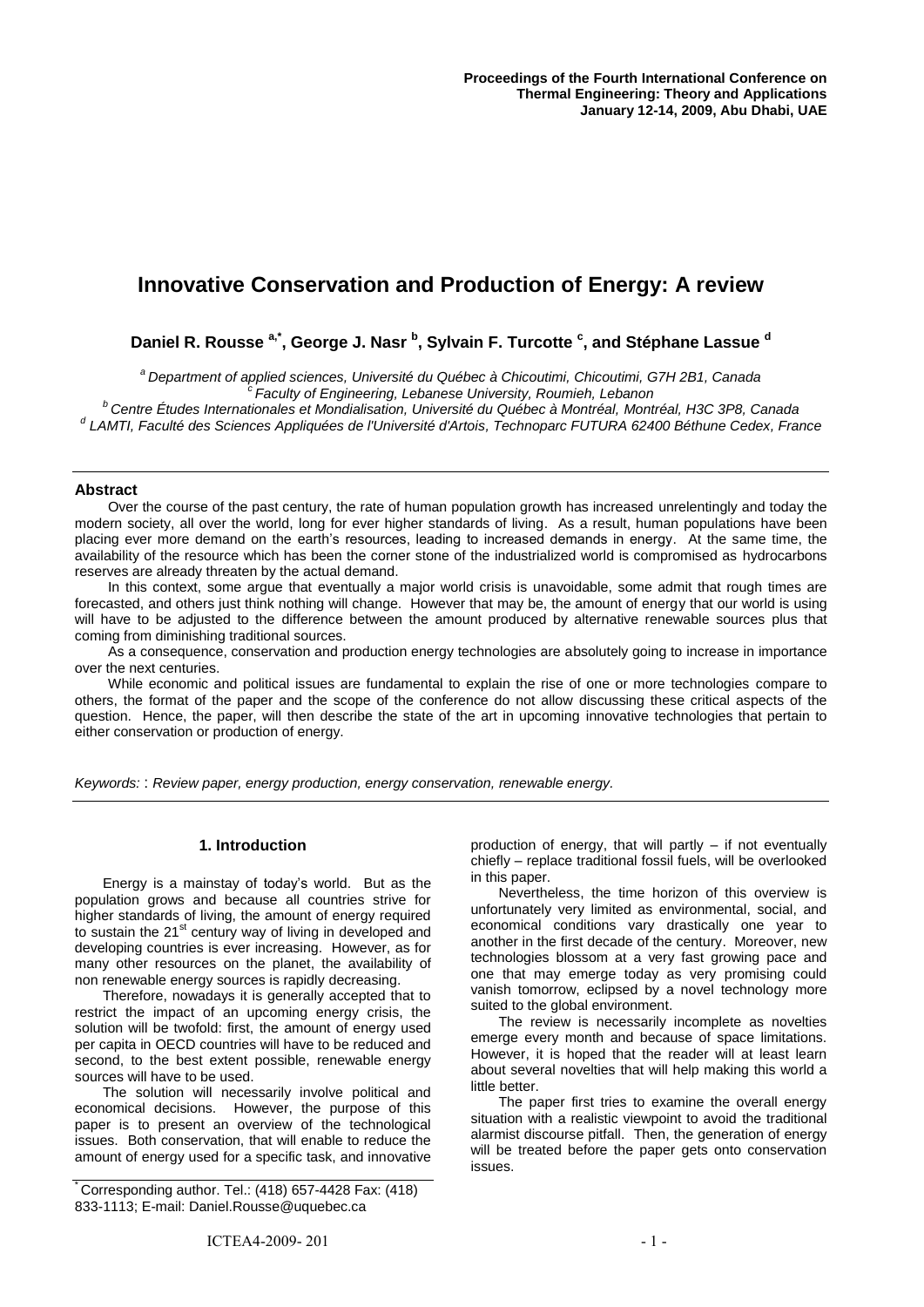### **2. Global energy snapshot**

Global energy consumption in the last 50 years has increased constantly and is expected to grow over the next half century. Figure 1 shows, in Mtoe, that the world total final consumption doubled from 1971 until 2006



Figure 1: Evolution from 1971 to 2006 of world total final consumption by fuel (Mtoe) [ ]

This figure also indicates that more than 2/3 of this consumption is either coal, gas or oil. Recent world energy statistics [ ] also indicate that if people from Asia (2,12 Gpeople, 0,63 TPES/cap) would suddenly use as much energy as an average OECD citizen (4,70 TPES/cap), the world consumption would instantly double. Hence, as the energy demands increases by about 120 Mtoe/yr, as this rate is expected to increase, as nonrenewable sources are quickly depleted and because they induce a dramatic impact on  $CO<sub>2</sub>$ emissions, there is an urgent need for alternatives. (Note that the "Other" category in Figure 1 represents about 3,4% of the total consumption and that it includes geothermal, solar, wind, heat, etc.)

#### **2. Production**

In this section, production techniques for energy are overviewed. First, for each topic a short description of at least one innovation is provided among the sometimes numerous alternatives. Then, what could possibly be forecasted for the coming years is presented. The review starts with non-renewables than switches to other sources.

#### **2.1. Coal**

#### *2.1.1. What it is today*

**Text** 

*2.1.2. Some possible future*

Text

# **2.1. Gas**

*2.1.1. What it is today*

Text

*2.1.2. Some possible future*

**Text** 

```
2.1. Oil
```
#### *2.1.1. What it is today*

Text

#### *2.1.2. Some possible future*

**Text** 

#### **3. Conservation**

In this section, attention is focused on technologies that improve the overall efficiencies of existing equipments, systems or processes.

## **2.1. Energy efficiency**

## *2.1.1. What it is today*

Text

#### *2.1.2. Some possible future*

**Text** 

## **2.1. HVAC controls**

## *2.1.1. What it is today*

**Text** 

#### *2.1.2. Some possible future*

**Text** 

#### **2.1. Electricity conservation**

*2.1.1. What it is today*

**Text** 

#### *2.1.2. Some possible future*

Text

#### **2.1. Heat recovery**

#### *2.1.1. What it is today*

Text

#### *2.1.2. Some possible future*

 $\text{ICTEA3-2007-}$  - 2 -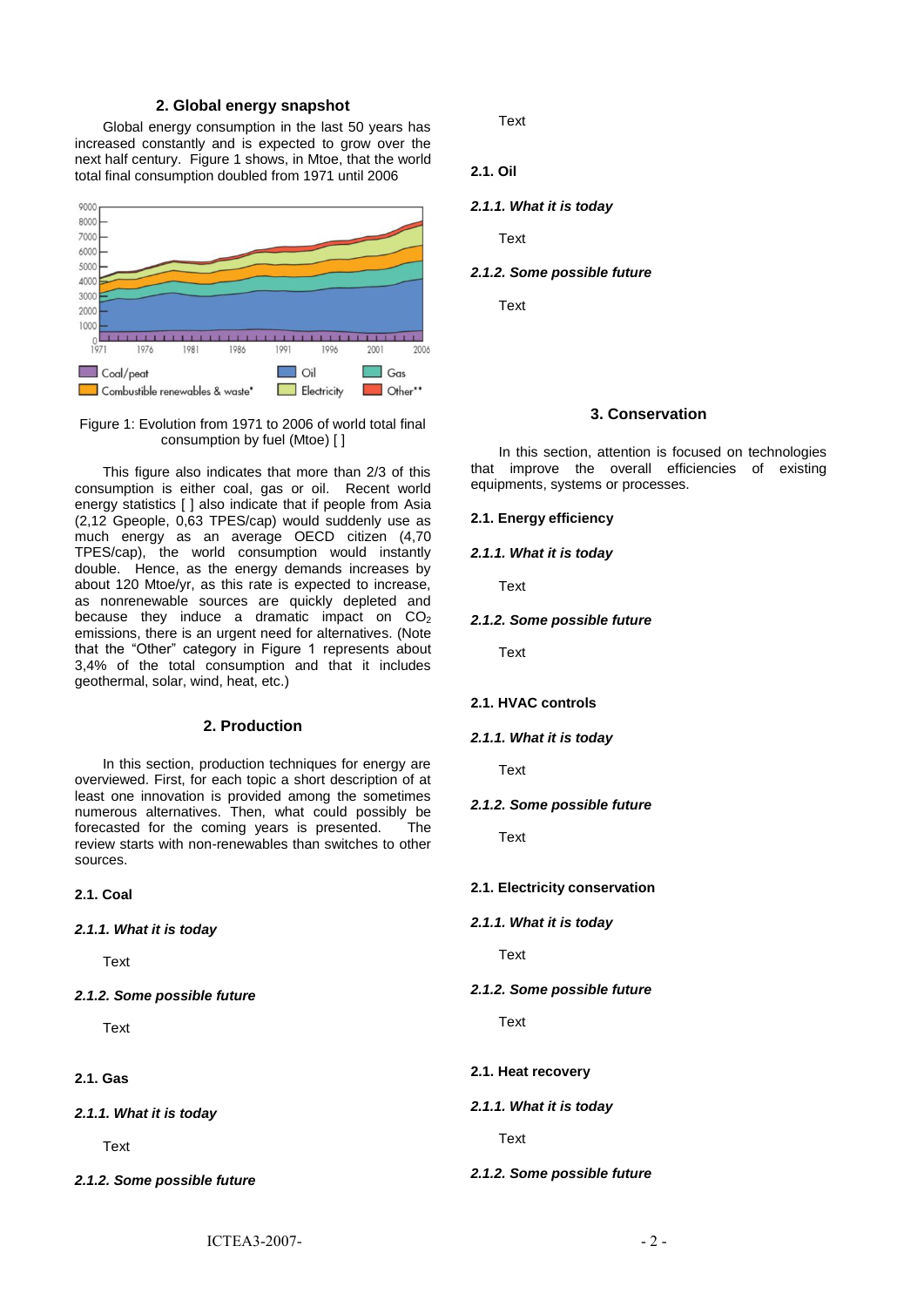Text

- **2.1. Pinch technology**
- *2.1.1. What it is today*

Text

*2.1.2. Some possible future*

Text

**2.1. Geothermal recovery**

*2.1.1. What it is today*

Text

*2.1.2. Some possible future*

Text

- **2.1. Energy storage, transmission, disti**
- *2.1.1. What it is today*

Text

*2.1.2. Some possible future*

**Text** 

## **2.1. Cogeneration**

*2.1.1. What it is today*

Text

*2.1.2. Some possible future*

Text

- **2.1. Photovoltaic**
- *2.1.1. What it is today*

Text

*2.1.2. Some possible future*

Text

**2.1. Solar thermal**

*2.1.1. What it is today*

Text

*2.1.2. Some possible future*

Text

|          | 2.1. Wind power             |
|----------|-----------------------------|
|          | 2.1.1. What it is today     |
|          | Text                        |
|          | 2.1.2. Some possible future |
|          | Text                        |
|          | 2.1. Waste-to-energy        |
|          | 2.1.1. What it is today     |
|          | <b>Text</b>                 |
|          | 2.1.2. Some possible future |
|          | Text                        |
| ribution | 2.1. Biofuels               |
|          | 2.1.1. What it is today     |
|          | Text                        |
|          | 2.1.2. Some possible future |
|          | <b>Text</b>                 |
|          |                             |
|          | 2.1. Biomass                |
|          | 2.1.1. What it is today     |
|          | Text                        |
|          | 2.1.2. Some possible future |
|          | Text                        |
|          | 2.1. Hydrogen               |
|          | 2.1.1. What it is today     |
|          | Text                        |
|          | 2.1.2. Some possible future |
|          | <b>Text</b>                 |
|          | 2.1. Fuel cells             |
|          | 2.1.1. What it is today     |
|          | Text                        |
|          | 2.1.2. Some possible future |
|          |                             |

 $ICTEA3-2007-$  - 3 -